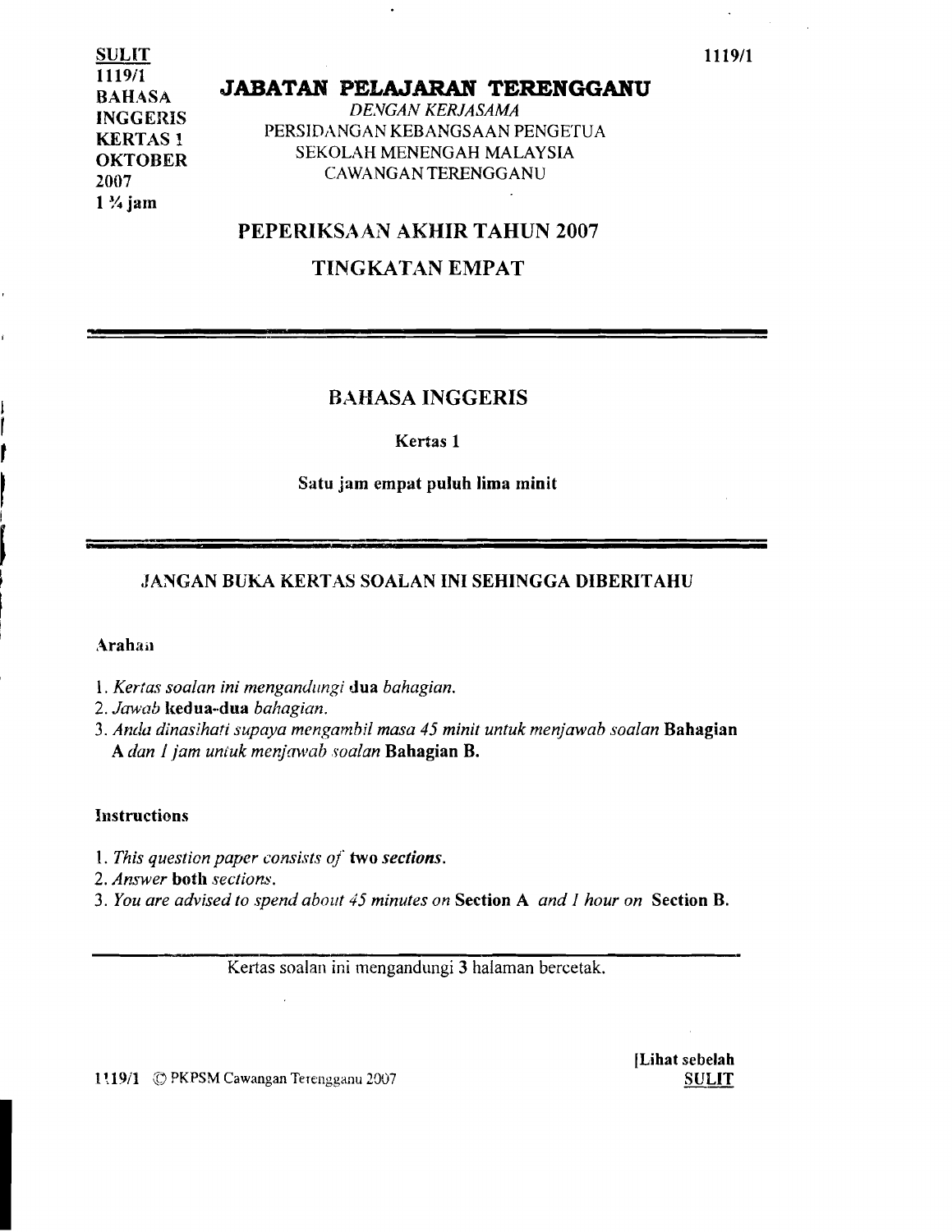#### Section A: Directed Writing

*You are advised to spend about* 45 *minutes on this section.* 

#### Question 1

You are interested to have a pen pal from another country to share your ideas and interests. Write a letter to one of the addresses that can be found in the pen pal column of a student's magazine to start off a new friendship.

In your letter include some information on:

- why you want to have a pen pal  $\ddot{\phantom{1}}$
- $\overline{a}$ your family and friends
- your hometown  $\ddot{\phantom{1}}$
- your favourite pastime  $\tilde{\phantom{a}}$
- what you want to know about him/her  $\mathbf{r}$

When writing the letter, you should remember to:

- make use of the appropriate format
- use all the notes given
- elaborate on the notes provided

[35 marks]

[Lihat sebelah  $1119/1$  SULIT

 $\sim$